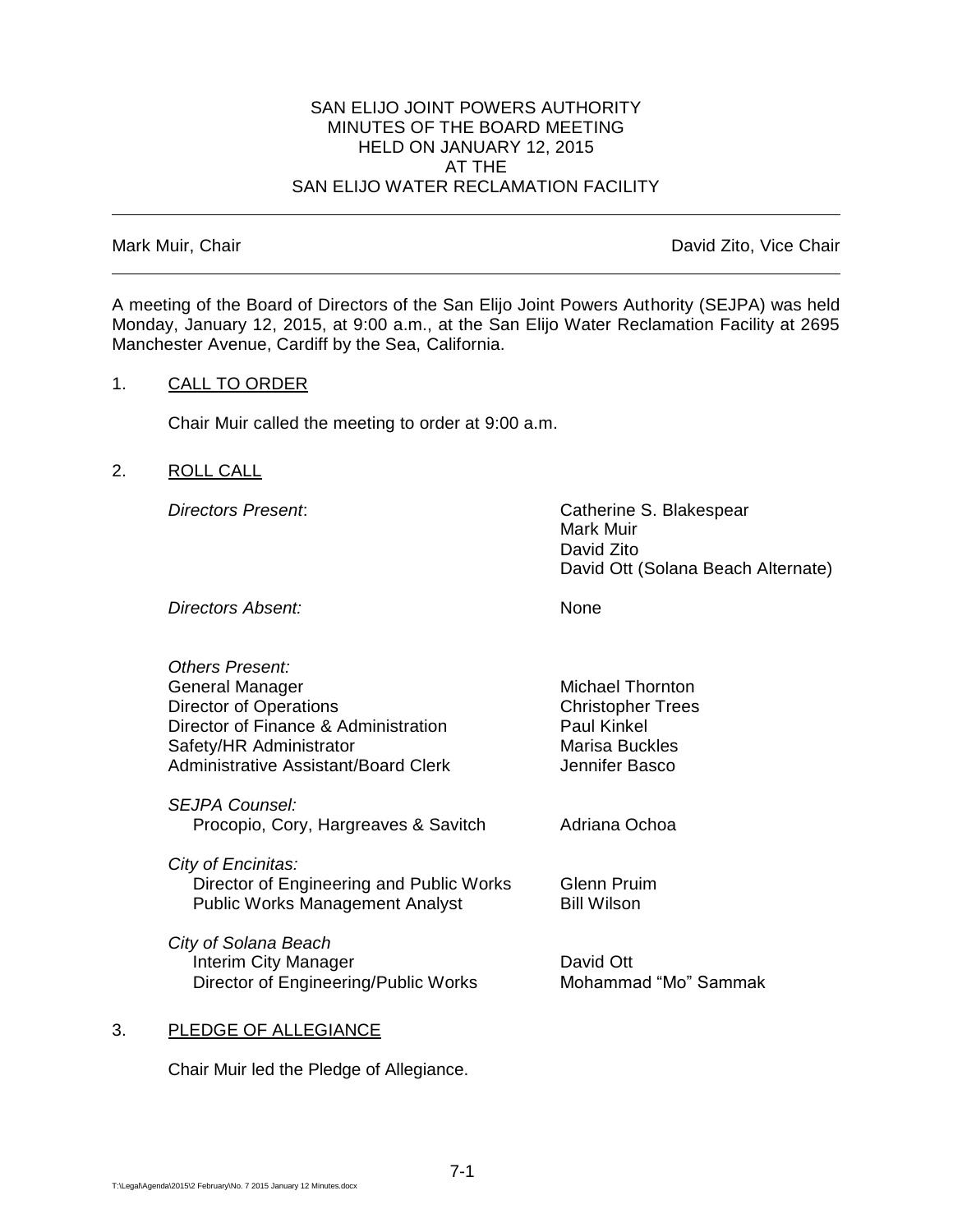# 4. ORAL COMMUNICATIONS

None

## 5. PRESENTATION OF AWARDS

None

## 6. CONSENT CALENDAR

Moved by Vice Chair Zito and seconded by Chair Muir to approve the Consent Calendar.

Motion carried with unanimous vote of approval.

Consent Calendar:

| Agenda Item No. 7  | Approval of Minutes for the December 8, 2014 meeting                            |
|--------------------|---------------------------------------------------------------------------------|
| Agenda Item No. 8  | Approval for Payment of Warrants and Monthly<br><b>Investment Report</b>        |
| Agenda Item No. 9  | San Elijo Water Reclamation Facility Treated Effluent<br>Flows - Monthly Report |
| Agenda Item No. 10 | San Elijo Joint Powers Authority Recycled Water Program<br>- Monthly Report     |

# 11. ITEMS REMOVED FROM CONSENT CALENDAR

None

# 12. NEW BOARD MEMBER ORIENTATION

Item Removed from the Regular Agenda.

## 13. ELECTION OF OFFICERS AND SCHEDULE OF BOARD MEETINGS

Paul Kinkel, Director of Finance & Administration, stated that in accordance with Article 3 of the San Elijo Joint Powers Authority (SEJPA) formation agreement, the SEJPA Board is required to appoint a chairperson and vice chairperson and establish the time and place for its regular meeting by the second meeting of each calendar year. The Director of Finance & Administration reported that the SEJPA's regular meeting schedule has been generally set as 9:00 a.m. on the second Monday of each month, with no meeting in August. The regular meetings have been held at the San Elijo Water Reclamation Facility, located at 2695 Manchester Avenue, Cardiff-by-the-Sea, CA 92007.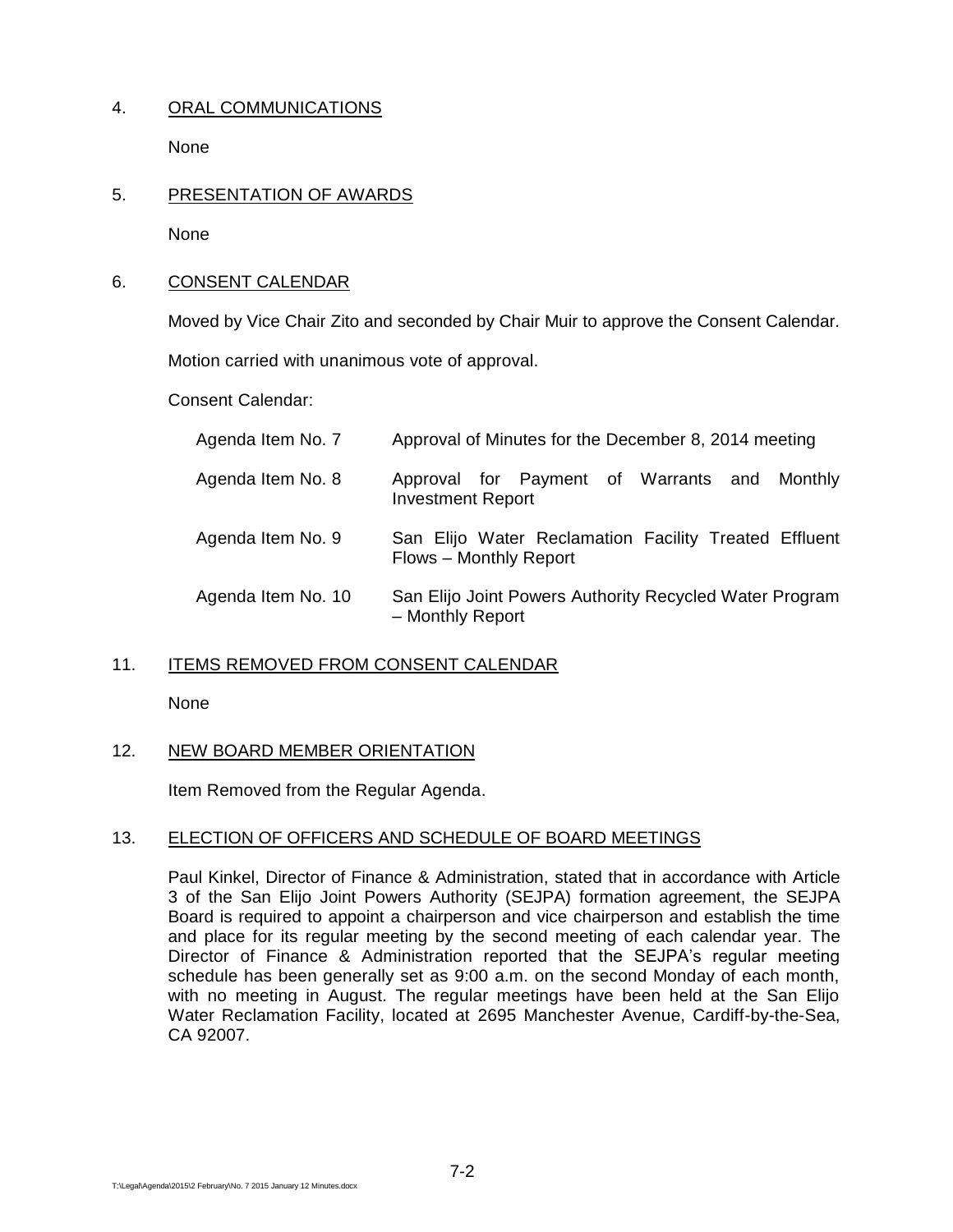Moved by Chair Muir and seconded by Vice Chair Zito to:

1. Appoint David Zito as Chairperson and Catherine S. Blakespear as Vice Chair for the 2015 SEJPA Board of Directors.

Motion carried with unanimous vote of approval.

Moved by Vice Chair Zito and seconded by Chair Muir to:

2. Establish the SEJPA regular meeting schedule for 2015 as the second Monday of each month with no planned meeting for August, with the meeting location as the San Elijo Water Reclamation Facility.

Motion carried with unanimous vote of approval.

Chair Zito presided over the meeting after this motion and approval.

## 14. SAN ELIJO OCEAN OUTFALL 2014 ANNUAL INSPECTION REPORT

Christopher Trees, Director of Operations, reported to the Board of Directors that the annual inspection of the ocean portion of the outfall was completed and the outfall was found to be in good overall condition. Ballast rock shows no significant signs of movement since the last reballasting project. The outfall showed no signs of spalling, rust staining, or cracking and there was no leakage observed from pipe joints or any other location on the outfall. Anodes that were visible and could be inspected were in good condition and have considerable mass remaining. Overgrown kelp was removed from over the pipeline to minimize the threat of ballast movement. The exposed pile supports were found to have excellent cathodic protection, except for pile support 26, 28, and 32. Mr. Trees stated that the SEJPA has scheduled additional investigation and maintenance for these pile supports in January 2015.

Moved by Board Member Muir and seconded by Chair Zito to:

1. Accept and file the San Elijo Ocean Outfall Year 2014 Annual Inspection Report prepared by Merkel & Associates, Inc.

Motion carried with unanimous vote of approval.

## 15. CONSIDER APPROVAL OF THE LOCAL PROJECT PARTICIPANT AGREEMENT WITH THE OLIVENHAIN MUNICIPAL WATER DISTRICT FOR THE NORTH SAN DIEGO COUNTY REGIONAL RECYCLED WATER PROJECT – PHASE II

General Manager Thornton briefed the Board of Directors on the North San Diego County Regional Recycled Water Project (NSDCRRWP). This project is a coalition of 11 organizations that include the SEJPA, Olivenhain Municipal Water District, Leucadia Wastewater District, Carlsbad Municipal Water District, Vallecitos Water District, Santa Fe Irrigation District, Vista Irrigation District, City of Oceanside, City of Vista, Rincon Del Diablo Municipal Water District, City of Escondido, and Marine Corps Base Camp Pendleton. The goal of the coalition is to cost effectively expand recycled water use in north San Diego County. Phase I of the NSDCRRWP was awarded \$1.455 million under the Round 1 Proposition 84 IRWM grant application. Funds were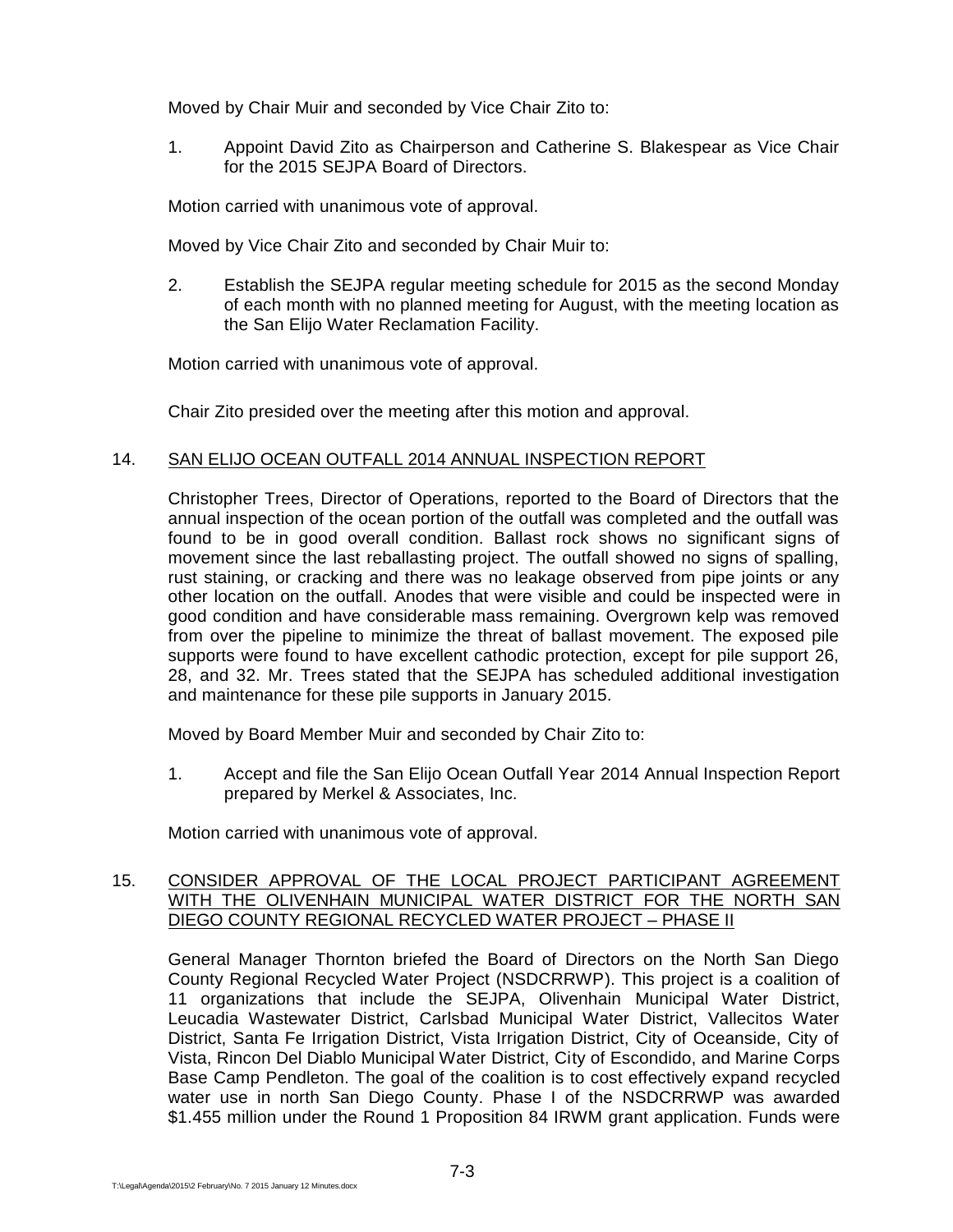used to develop a Programmatic Environmental Impact Report and Feasibility Study, and provide funding to each project participant for planning, engineering, and constructing recycled water infrastructure. The SEJPA received approximately \$90,000 for the purchase of treatment equipment associated with the Advanced Water Purification facility.

Phase II of the NSDCRRWP is for construction projects that were identified by each member of the coalition. Phase II was recommended by the Regional Water Management Group to receive a grant award of \$3.45 million. The SEJPA is expected to receive \$345,000, which will be applied to construction of the Village Park Recycled Water Project. In order to receive grant funds, the local project participant agreement must be executed by the partnering agencies. The local project participant agreement establishes the terms of the grant agreement and responsibilities of the local project participant. The agreement is intended to ensure that the work elements, as proposed by each project partner in the grant application, is completed to an acceptable standard as defined by the granting agency. Grant funding will be on a reimbursement basis, based on grant agreement adherence and acceptability of work.

Moved by Member Muir and seconded by Chair Zito to:

1. Authorize the General Manager to execute the Local Project Participant Agreement.

Motion carried with unanimous vote of approval.

## 16. GENERAL MANAGER'S REPORT

General Manager Thornton stated that the SEJPA is currently in discussions with the Rancho Santa Fe Community Services District to update and extend their wastewater treatment agreement for another 20-25 years. An agreement is expected to be completed in the next 60 days. Next, Mr. Thornton informed the Board of Directors that a tri-agency potable reuse study between the San Dieguito Water District, the Santa Fe Irrigation District, and the SEJPA is in development. The scope of work and costsharing agreement is expected to be drafted and ready for Board consideration in February. Finally, the General Manager stated that he will be attending the CASA Conference, WateReuse local chapter meeting, and meeting with legislative staff members during the month of January.

## 17. GENERAL COUNSEL'S REPORT

Adriana Ochoa, General Counsel, briefly reported on new prevailing wage requirements for the State of California that became effective on January 1, 2015. All contractors that are used on public works projects must be registered with the Department of Industrial Relations.

#### 18. BOARD MEMBER COMMENTS

None